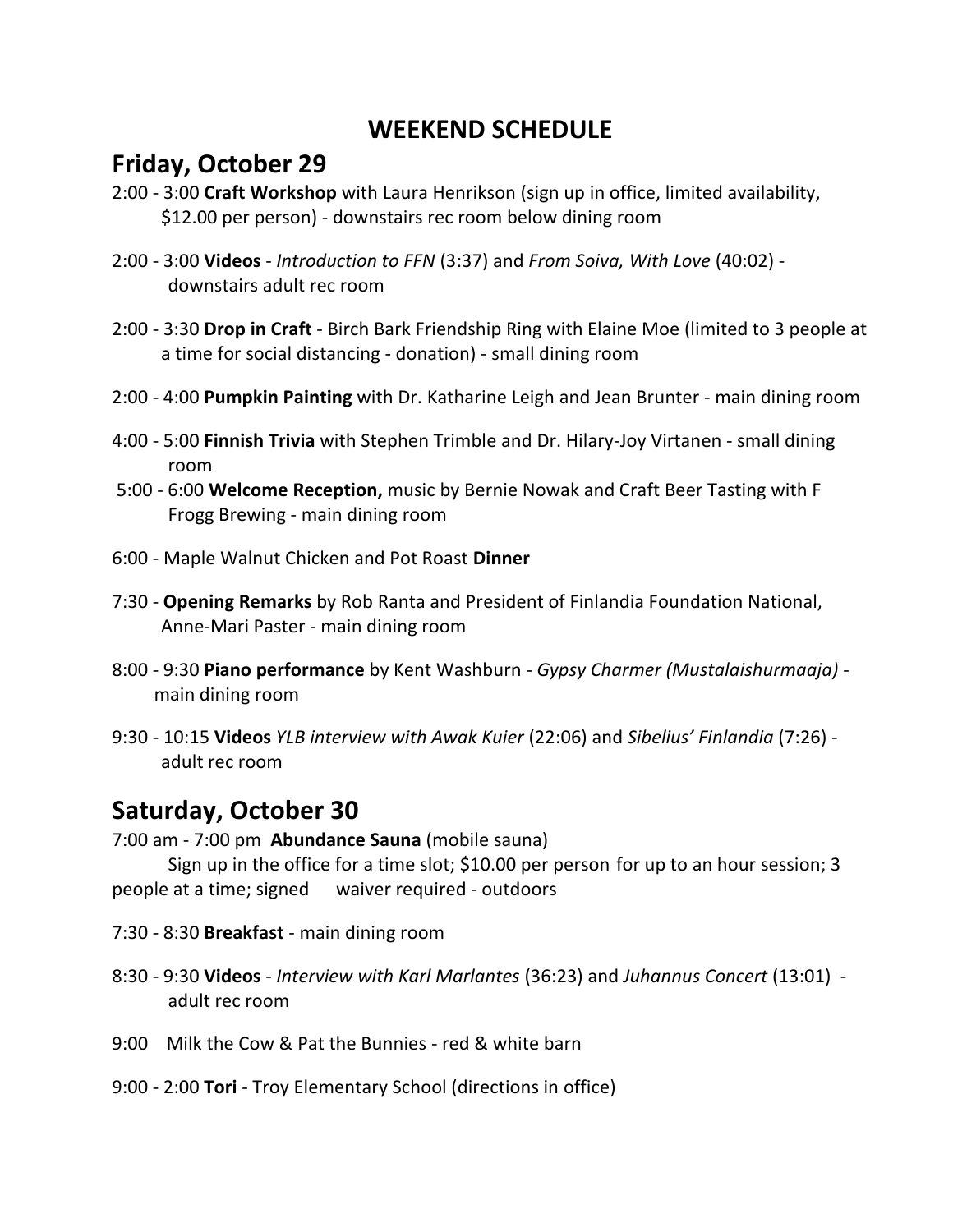- 9:00 10:15 **Folk Medicine in the Kalevala** with Dr. Hilary-Joy Virtanen main dining room
- 10:30 11:45 **Writing My Finnish Story** with Dr. Katharine Leigh, Dr. Hilary-Joy Virtanen, Cynthia Davidson, and Patti Folsom - main dining room
- 11:00 12:00 **Woodcarving** with Roy Tapio and John Harris (sign up in office, limited to 6 people) - downstairs rec room
- 12:15 1:15 **Lunch** Corned Beef Plate or Strawberry Walnut Salad with Chicken main dining room
- 12:45 2:45 **Writing Workshop** with Susan Cloutier (sign up in office, limited to 12 people) Monadnock Room in the Trailsend building
- 1:45 3:15 **Video**  *Finlandia, an Interpretation* with Amber Broderick main dining room
- 2:00 3:00 **Woodcarving** with Roy Tapio and John Harris (sign up in office, limited to 6 people) - downstairs rec room
- 3:15 4:15 **Antiques on the Road** with Wayne Tuiskala Monadnock Room in the Trailsend building
- 3:30 4:45 **Finnish Jeopardy** with Michael Cappello, Dr. Katharine Leigh, and Lauren Tuiskala; **Young Leaders Board Presentation** with Lauren Tuiskala – main dining room
- 5:30 6:00 **Cheese & Crackers**, BYOB main dining room Don't forget to wear your Halloween mask/costume!
- 6:00 7:00 Baked Salmon and Roast Pork **Dinner** (if not an overnight guest, reservations are required) – main dining room
- 7:00 Last Call to Purchase Raffle Tickets
- 7:00 7:30 **Piano music** by Kent Washburn main dining room
- 7:30 8:30 **Finnish Folk dancers**, Revontulet, accompanied by **band**, Oivan Ilo; Leila Luopa teaching Schottische hand movements and kavekyhumppa steps – main dining room
- 8:30 8:45 Costume winner announced; raffle winners posted
- 8:45 on Dancing